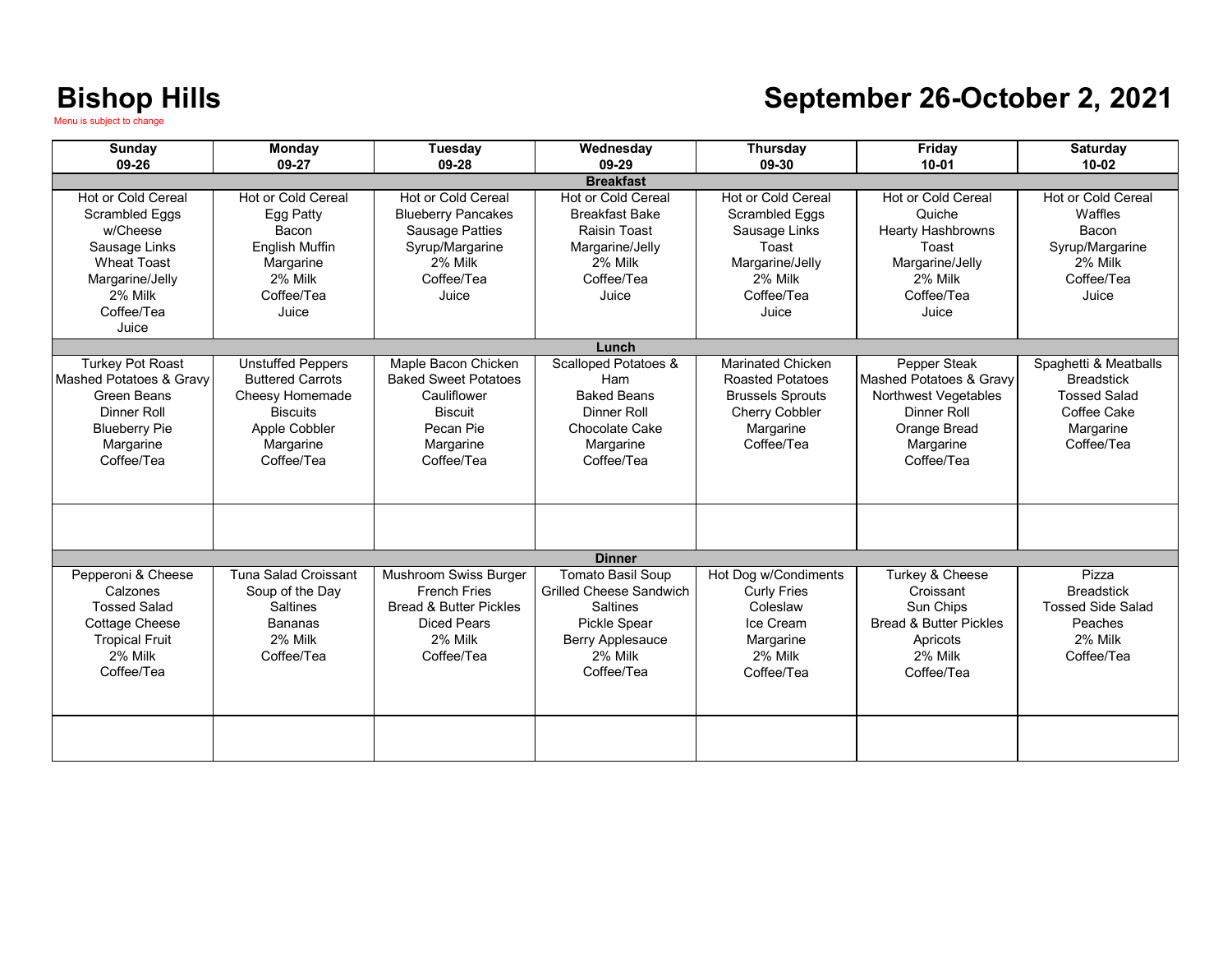#### **October 3-October 9, 2021**

| Sunday                                                                                                                               | Monday                                                                                                                           | Tuesday                                                                                                                                | Wednesday                                                                                                                                               | <b>Thursday</b>                                                                                                                                                   | Friday                                                                                                                                      | Saturday                                                                                                                 |  |  |
|--------------------------------------------------------------------------------------------------------------------------------------|----------------------------------------------------------------------------------------------------------------------------------|----------------------------------------------------------------------------------------------------------------------------------------|---------------------------------------------------------------------------------------------------------------------------------------------------------|-------------------------------------------------------------------------------------------------------------------------------------------------------------------|---------------------------------------------------------------------------------------------------------------------------------------------|--------------------------------------------------------------------------------------------------------------------------|--|--|
| $10 - 03$                                                                                                                            | $10 - 04$                                                                                                                        | $10 - 05$                                                                                                                              | $10 - 06$                                                                                                                                               | $10 - 07$                                                                                                                                                         | $10 - 08$                                                                                                                                   | $10 - 09$                                                                                                                |  |  |
| Hot or Cold Cereal<br><b>Scrambled Eggs</b><br><b>Turkey Links</b><br>Croissant<br>Margarine/Jelly<br>2% Milk<br>Coffee/Tea<br>Juice | Hot or Cold Cereal<br><b>French Toast</b><br><b>Sausage Patties</b><br>Syrup/Margarine<br>2% Milk<br>Coffee/Tea<br>Juice         | Hot or Cold Cereal<br><b>Cheesy Scrambled Eggs</b><br>Bacon<br><b>Wheat Toast</b><br>Margarine/Jelly<br>2% Milk<br>Coffee/Tea<br>Juice | <b>Breakfast</b><br>Hot or Cold Cereal<br><b>Boiled Egg</b><br><b>Biscuits &amp; Sausage Gravy</b><br>Margarine/Jelly<br>2% Milk<br>Coffee/Tea<br>Juice | Hot or Cold Cereal<br>Breakfast Sandwich on<br>English Muffin w/ Cheese,<br>Sausage & Egg<br><b>Hash Browns</b><br>Margarine/Jelly<br>2% Milk<br>Coffee/Tea/Juice | <b>Hot or Cold Cereal</b><br><b>Scrambled Eggs</b><br>Canadian Bacon<br>Cinnamon Toast<br>Margarine/Jelly<br>2% Milk<br>Coffee/Tea<br>Juice | <b>Hot or Cold Cereal</b><br>Waffles<br>Sausage Links<br>Syrup/Margarine<br>2% Milk<br>Coffee/Tea<br>Juice               |  |  |
| Lunch                                                                                                                                |                                                                                                                                  |                                                                                                                                        |                                                                                                                                                         |                                                                                                                                                                   |                                                                                                                                             |                                                                                                                          |  |  |
| <b>Pulled Pork</b><br><b>Scalloped Potatoes</b><br>Peas<br>Dinner Roll<br><b>Blueberry Pie</b><br>Margarine<br>Coffee/Tea            | Hot Turkey Sandwich<br>Mashed Potatoes & Gravy<br><b>Mixed Vegetables</b><br>Dinner Roll<br>Fruit Cup<br>Margarine<br>Coffee/Tea | Chicken Pot Pie w/Biscuit<br>Green Beans<br>Cinnamon & Raisin Rice<br>Pudding<br>Margarine<br>Coffee/Tea                               | <b>BBO</b> Beef<br>Au Gratin Potatoes<br><b>Broccoli</b><br>Dinner Roll<br>Apple Cobbler<br>Margarine<br>Coffee/Tea                                     | Pork Loin<br>Long Grain & Wild Rice<br>Vegetable Medley<br>Root Beer Float Cake<br>Margarine<br>Coffee/Tea                                                        | Chicken Fettucine with<br><b>Noodles</b><br>Mixed Vegetables<br><b>Garlic Toast</b><br>Pistachio Pudding Parfait<br>Margarine<br>Coffee/Tea | Meatloaf<br>Mashed Potatoes & Gravy<br>Northwest Vegetables<br>Cheesecake<br>Margarine<br>Coffee/Tea                     |  |  |
|                                                                                                                                      |                                                                                                                                  |                                                                                                                                        |                                                                                                                                                         |                                                                                                                                                                   |                                                                                                                                             |                                                                                                                          |  |  |
|                                                                                                                                      |                                                                                                                                  |                                                                                                                                        | <b>Dinner</b>                                                                                                                                           |                                                                                                                                                                   |                                                                                                                                             |                                                                                                                          |  |  |
| Ham Salad Sandwich<br>Potato Salad<br>Pickle<br><b>Fruit Cocktail</b><br>2% Milk<br>Coffee/Tea                                       | Olive Burger<br><b>Onion Petals</b><br>Pickle<br>Banana Pudding<br>2% Milk<br>Coffee/Tea                                         | Deli Sandwich<br>Soup of the Day<br><b>Saltines</b><br><b>Mixed Fruit</b><br>2% Milk<br>Coffee/Tea                                     | <b>Grilled Cheese Sandwich</b><br><b>Tater Tots</b><br><b>Tossed Salad</b><br>Pineapple Chunks<br>2% Milk<br>Coffee/Tea                                 | Chicken Salad Sandwich<br>Potato Chips<br>Coleslaw<br>Ice Cream<br>2% Milk<br>Coffee/Tea                                                                          | Ham & Cheese Sandwich<br>Soup of the Day<br><b>Saltines</b><br>Cottage Cheese &<br>Peaches<br>2% Milk<br>Coffee/Tea                         | Roast Beef & Swiss<br>Sandwich<br><b>Onion Rings</b><br>Pickle Spear<br><b>Mandarin Oranges</b><br>2% Milk<br>Coffee/Tea |  |  |
|                                                                                                                                      |                                                                                                                                  |                                                                                                                                        |                                                                                                                                                         |                                                                                                                                                                   |                                                                                                                                             |                                                                                                                          |  |  |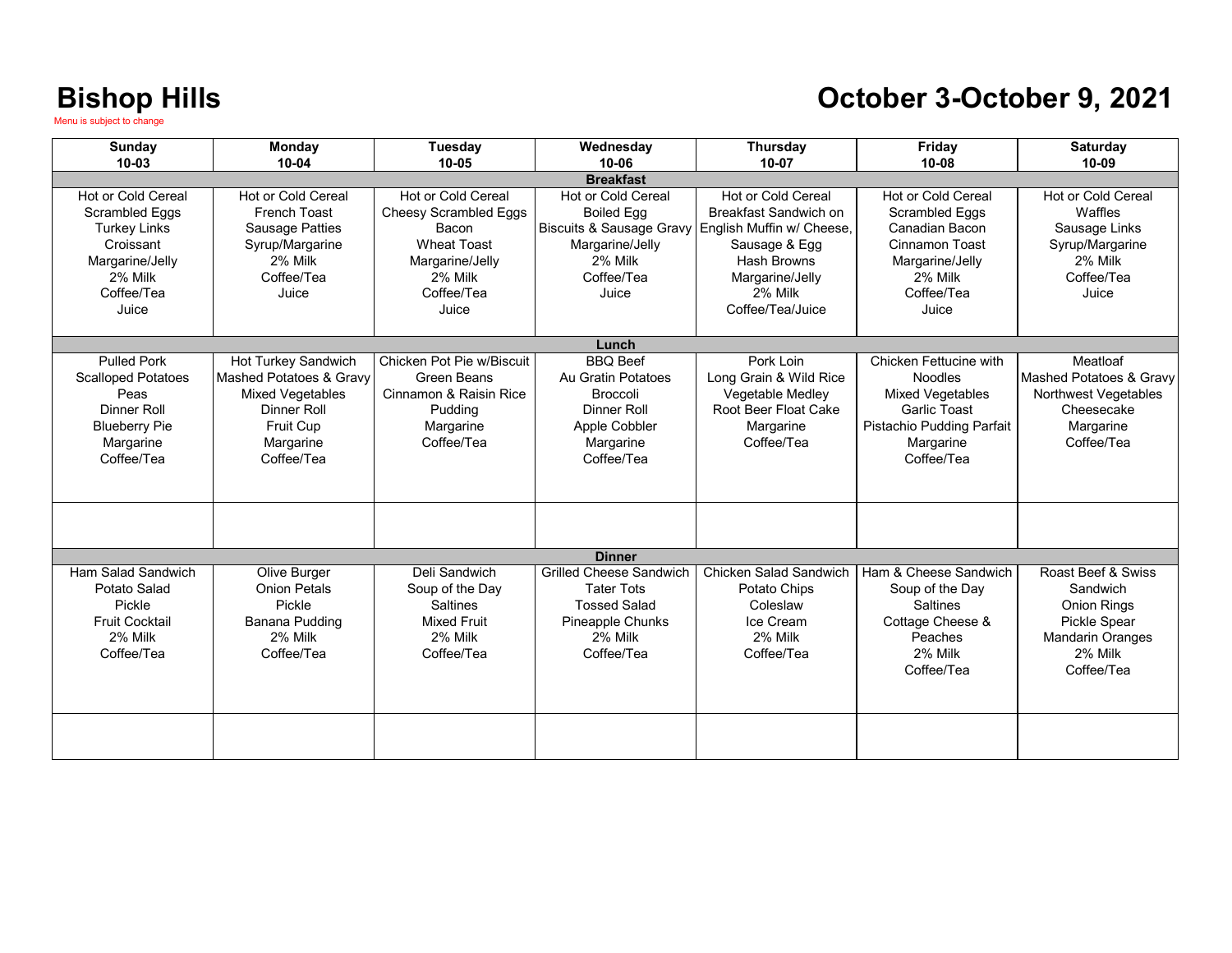### **October 10-October 16, 2021**

| Sunday                    | Monday                             | Tuesday                 | Wednesday                        | Thursday                  | Friday                     | <b>Saturday</b>                   |  |  |
|---------------------------|------------------------------------|-------------------------|----------------------------------|---------------------------|----------------------------|-----------------------------------|--|--|
| $10-10$                   | $10 - 11$                          | $10-12$                 | $10-13$                          | $10-14$                   | $10 - 15$                  | $10 - 16$                         |  |  |
| <b>Breakfast</b>          |                                    |                         |                                  |                           |                            |                                   |  |  |
| <b>Hot or Cold Cereal</b> | Hot or cold Cereal                 | Hot or Cold Cereal      | Hot or Cold Cereal               | Hot or Cold Cereal        | Hot or Cold Cereal         | Hot or Cold Cereal                |  |  |
| Scrambled Eggs            | Pancakes                           | Cheesy Scrambled Eggs   | <b>Boiled Egg</b>                | Choice of Eggs            | Quiche                     | Waffles                           |  |  |
| Bacon                     | Sausage Patty                      | Bacon                   | Canadian Bacon                   | <b>Fresh Baked Muffin</b> | Hash Browns                | Sausage Links                     |  |  |
| <b>Wheat Toast</b>        | Syrup/Margarine                    | Raisin Toast            | Hash Browns                      | Yogurt                    | Toast                      | Syrup/Margarine                   |  |  |
| Jelly/Margarine           | 2% Milk                            | Jelly/Margarine         | <b>Wheat Toast</b>               | Margarine/Jelly           | Margarine/Jelly            | 2% Milk                           |  |  |
| 2% Milk                   | Coffee/Tea                         | 2% Milk                 | Margarine/Jelly                  | 2% Milk                   | 2% Milk                    | Coffee/Tea                        |  |  |
| Coffee/Tea                | Juice                              | Coffee/Tea              | 2% Milk                          | Coffee/Tea                | Coffee/Tea                 | Juice                             |  |  |
| Juice                     |                                    | Juice                   | Coffee/Tea                       | Juice                     | Juice                      |                                   |  |  |
|                           |                                    |                         | Juice                            |                           |                            |                                   |  |  |
|                           |                                    |                         | Lunch                            |                           |                            |                                   |  |  |
| Salsbury Steak            | <b>Cranberry Glazed Turkey</b>     | Sweet and Sour Chicken  | Pork Cutlet                      | Chicken ala King over     | Kielbasa                   | Swedish Meatballs                 |  |  |
| <b>Baked Potato</b>       | Potatoes Au Gratin                 | <b>White Rice</b>       | <b>Fried Potatoes</b>            | <b>Mashed Potatoes</b>    | German Potato Salad        | Egg Noodles                       |  |  |
| Broccoli w/Cheese         | Green Bean Casserole               | Egg Roll                | <b>Baked Beans</b>               | Sicilian Vegetables       | <b>Braised Red Cabbage</b> | <b>Baby Carrots</b>               |  |  |
| <b>Cherry Pie</b>         | Apple Cake                         | Hummingbird Cake        | Dinner Roll                      | <b>Biscuit</b>            | <b>Pumpkin Bread</b>       | Cherry Pie                        |  |  |
| Margarine                 | Margarine                          | Margarine               | <b>Fruited Jello</b>             | Peach Crisp               | Margarine                  | Margarine                         |  |  |
| Coffee/Tea                | Coffee/Tea                         | Coffee/Tea              | Margarine                        | Margarine                 | Coffee/Tea                 | Coffee/Tea                        |  |  |
|                           |                                    |                         | Coffee/Tea                       | Coffee/Tea                |                            |                                   |  |  |
|                           |                                    |                         |                                  |                           |                            |                                   |  |  |
|                           |                                    |                         |                                  |                           |                            |                                   |  |  |
|                           |                                    |                         |                                  |                           |                            |                                   |  |  |
|                           |                                    |                         |                                  |                           |                            |                                   |  |  |
|                           |                                    |                         | <b>Dinner</b>                    |                           |                            |                                   |  |  |
| Garlic Bread Pepperoni    | Soup of the Day                    | Polish Dog on a Bun     | Patty Melt on Rye                | Goulash                   | Fish Sandwich with Tartar  | <b>BLT Sandwich</b>               |  |  |
| Pizza                     | Deli Sandwich                      | w/Sauerkraut            | Potato Salad                     | <b>Garlic Toast</b>       | Sauce                      |                                   |  |  |
| Caesar Salad              | <b>Saltines</b>                    | Potato Rounds           | Pickle                           | <b>Prince Charles</b>     | Lettuce & Tomatoes         | Navy Bean Soup<br><b>Saltines</b> |  |  |
| <b>Chilled Peaches</b>    |                                    | Pickle                  |                                  |                           |                            |                                   |  |  |
|                           | <b>Mandarin Oranges</b><br>2% Milk |                         | <b>Tropical Fruit</b><br>2% Milk | Vegetables<br>Ice Cream   | <b>Curly Fries</b>         | Pineapple Chunks<br>2% Milk       |  |  |
| Margarine                 |                                    | <b>Berry Applesauce</b> |                                  | 2% Milk                   | Pickle Spear               |                                   |  |  |
| 2% Milk                   | Coffee/Tea                         | 2% Milk                 | Coffee/Tea                       |                           | Banana Pudding<br>2% Milk  | Coffee/Tea                        |  |  |
| Coffee/Tea                |                                    | Coffee/Tea              |                                  | Coffee/Tea                |                            |                                   |  |  |
|                           |                                    |                         |                                  |                           | Coffee/Tea                 |                                   |  |  |
|                           |                                    |                         |                                  |                           |                            |                                   |  |  |
|                           |                                    |                         |                                  |                           |                            |                                   |  |  |
|                           |                                    |                         |                                  |                           |                            |                                   |  |  |
|                           |                                    |                         |                                  |                           |                            |                                   |  |  |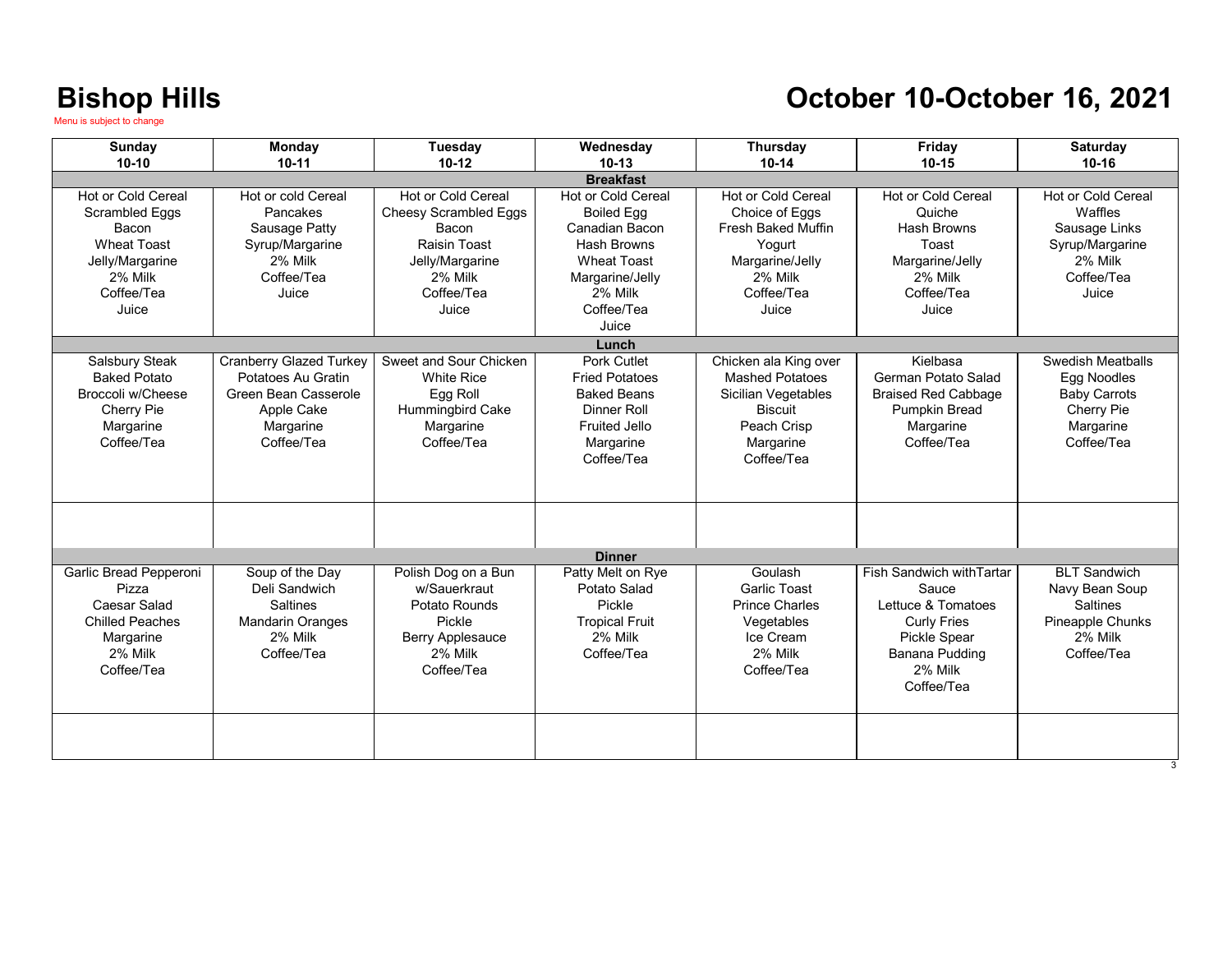## **October 17-October 23, 2021**

| <b>Sunday</b><br>$10-17$                                                                                                | Monday<br>$10 - 18$                                                                                                      | Tuesday<br>$10-19$                                                                                                            | Wednesday<br>$10 - 20$                                                                                                              | <b>Thursday</b><br>$10 - 21$                                                                                                         | Friday<br>$10 - 22$                                                                                                                       | Saturday<br>$10 - 23$                                                                                                     |  |  |
|-------------------------------------------------------------------------------------------------------------------------|--------------------------------------------------------------------------------------------------------------------------|-------------------------------------------------------------------------------------------------------------------------------|-------------------------------------------------------------------------------------------------------------------------------------|--------------------------------------------------------------------------------------------------------------------------------------|-------------------------------------------------------------------------------------------------------------------------------------------|---------------------------------------------------------------------------------------------------------------------------|--|--|
| <b>Breakfast</b>                                                                                                        |                                                                                                                          |                                                                                                                               |                                                                                                                                     |                                                                                                                                      |                                                                                                                                           |                                                                                                                           |  |  |
| Hot or Cold Cereal<br>French Toast<br><b>Turkey Links</b><br>Toast<br>Margarine/Jelly<br>2% Milk<br>Coffee/Tea<br>Juice | Hot or Cold Cereal<br>Scrambled Eggs<br>Bacon<br>Toast<br>Margarine/Jelly<br>2% Milk<br>Coffee/Tea<br>Juice              | <b>Hot or Cold Cereal</b><br><b>Breakfast Bake</b><br><b>Wheat Toast</b><br>Margarine/Jelly<br>2% Milk<br>Coffee/Tea<br>Juice | Hot or Cold Cereal<br><b>Biscuits &amp; Sausage Gravy</b><br><b>Boiled Egg</b><br>Margarine/Jelly<br>2% Milk<br>Coffee/Tea<br>Juice | <b>Hot or Cold Cereal</b><br>Egg Patty<br><b>Turkey Links</b><br>Nutrigrain Bar<br>Margarine/Jelly<br>2% Milk<br>Coffee/Tea<br>Juice | <b>Hot or Cold Cereal</b><br>Omelette<br><b>Fried Potatoes</b><br><b>Wheat Toast</b><br>Margarine/jelly<br>2% Milk<br>Coffee/Tea<br>Juice | <b>Hot or Cold Cereal</b><br>Waffles<br>Bacon<br>Syrup/Margarine<br>2% Milk<br>Coffee/Tea<br>Juice                        |  |  |
|                                                                                                                         |                                                                                                                          |                                                                                                                               | Lunch                                                                                                                               |                                                                                                                                      |                                                                                                                                           |                                                                                                                           |  |  |
| Roast Turkey<br>Prince<br>Stuffing<br>Charles Vegetables<br><b>Assorted Pie</b><br>Margarine<br>Coffee/Tea              | Lasagna<br><b>Breadstick</b><br>Side Salad with Choice of<br>Dressing<br>Pineapple Delight<br>Margarine<br>Coffee/Tea    | Sausage & Peppers<br>Potato Salad<br>Broccoli<br><b>Fresh Baked Cookie</b><br>Margarine<br>Coffee/Tea                         | Italian Baked Chicken<br><b>Red Bliss Potatoes</b><br>Sicilian Vegetables<br>Apple Cobbler Cake<br>Margarine<br>Coffee/Tea          | Ham & Potato Au Gratin<br>Green Beans &<br>Mushrooms<br>Dinner Roll<br>Lemon Bars<br>Margarine<br>Coffee/Tea                         | Oven Baked Fish<br><b>Rice Pilaf</b><br>Cauliflower w/Cheese<br><b>Berry Coconut Crisp</b><br>Margarine<br>Coffee/Tea                     | Meatloaf<br><b>Baked Potato</b><br>Sicilian Vegetables<br><b>Dinner Roll</b><br><b>Brownie</b><br>Margarine<br>Coffee/Tea |  |  |
|                                                                                                                         |                                                                                                                          |                                                                                                                               |                                                                                                                                     |                                                                                                                                      |                                                                                                                                           |                                                                                                                           |  |  |
| <b>Dinner</b>                                                                                                           |                                                                                                                          |                                                                                                                               |                                                                                                                                     |                                                                                                                                      |                                                                                                                                           |                                                                                                                           |  |  |
| Egg Salad Sandwich<br>Potato Chips<br>Pickle<br><b>Fruit Salad</b><br>2% Milk<br>Coffee/Tea                             | Chili w/Beans<br>Sour Cream & Cheese<br><b>Saltines</b><br>Honey Corn Bread<br>Berry Applesauce<br>2% Milk<br>Coffee/Tea | Soup of the Day<br><b>Grilled Cheese Sandwich</b><br><b>Bread &amp; Butter Pickles</b><br>Peaches<br>2% Milk<br>Coffee/Tea    | Tuna Noodle Casserole<br><b>Garlic Toast</b><br>Mixed Vegetables<br><b>Tropical Fruit</b><br>2% Milk<br>Coffee/Tea                  | Cheeseburger w/ Lettuce,<br>Tomato & Condiments on<br><b>French Fries</b><br>Side<br>Ice Cream<br>2% Milk<br>Coffee/Tea              | Soup of the Day<br><b>Saltine Crackers</b><br>Ham & Cheese Croissant<br><b>Pickle Spear</b><br><b>Red Grapes</b><br>2% Milk<br>Coffee/Tea | California Reuben<br>Corn Nuggets<br>Dill Pickle Spear<br><b>Fruited Jello</b><br>2% Milk<br>Coffee/Tea                   |  |  |
|                                                                                                                         |                                                                                                                          |                                                                                                                               |                                                                                                                                     |                                                                                                                                      |                                                                                                                                           |                                                                                                                           |  |  |